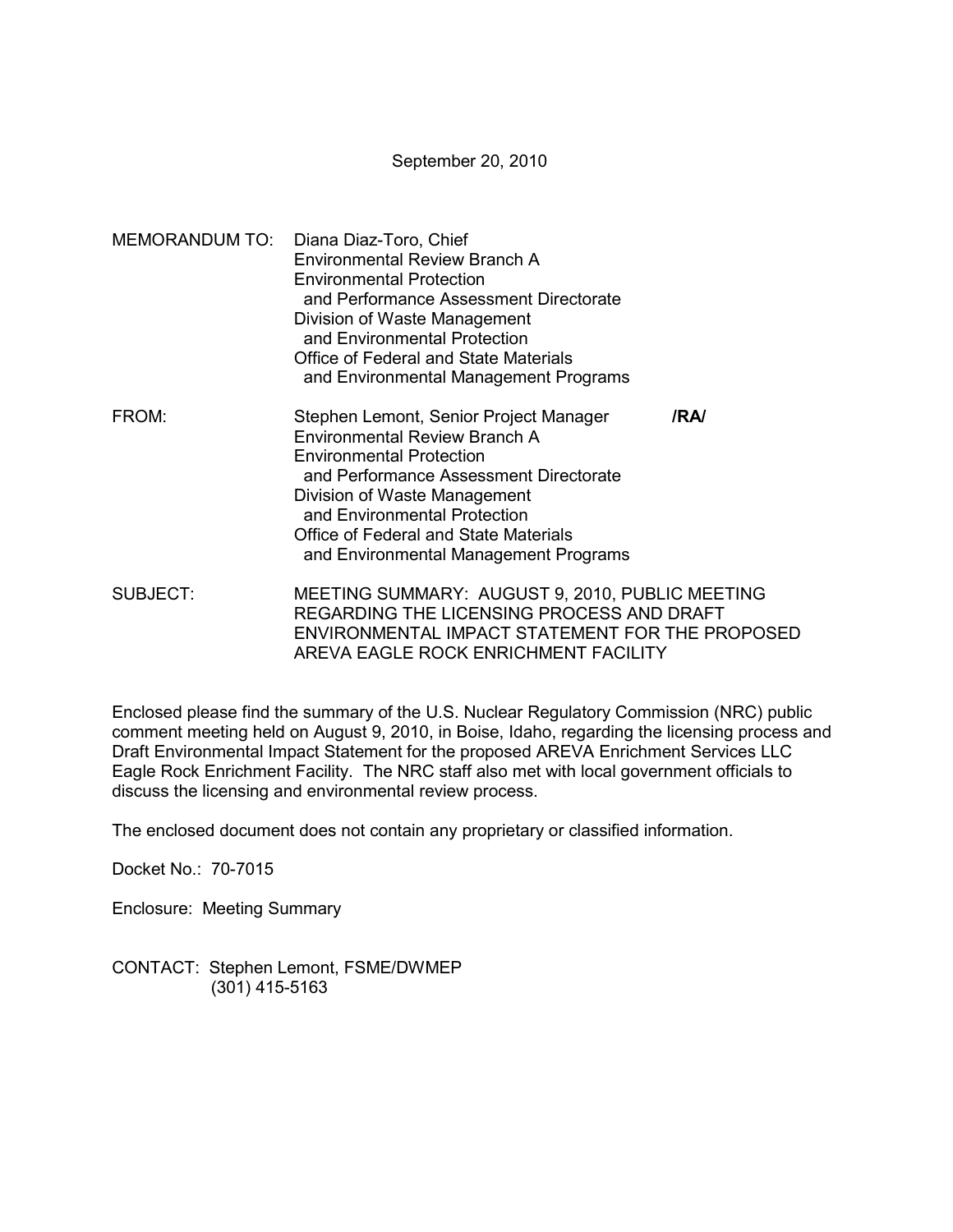| MEMORANDUM TO: Diana Diaz-Toro, Chief  |
|----------------------------------------|
| <b>Environmental Review Branch A</b>   |
| <b>Environmental Protection</b>        |
| and Performance Assessment Directorate |
| Division of Waste Management           |
| and Environmental Protection           |
| Office of Federal and State Materials  |
| and Environmental Management Programs  |
|                                        |

- FROM: Stephen Lemont, Senior Project Manager Environmental Review Branch A Environmental Protection and Performance Assessment Directorate Division of Waste Management and Environmental Protection Office of Federal and State Materials and Environmental Management Programs
- SUBJECT: MEETING SUMMARY: AUGUST 9, 2010, PUBLIC MEETING REGARDING THE LICENSING PROCESS AND DRAFT ENVIRONMENTAL IMPACT STATEMENT FOR THE PROPOSED AREVA EAGLE ROCK ENRICHMENT FACILITY

Enclosed please find the summary of the U.S. Nuclear Regulatory Commission (NRC) public comment meeting held on August 9, 2010, in Boise, Idaho, regarding the licensing process and Draft Environmental Impact Statement for the proposed AREVA Enrichment Services LLC Eagle Rock Enrichment Facility. The NRC staff also met with local government officials to discuss the licensing and environmental review process.

The enclosed document does not contain any proprietary or classified information.

Docket No.: 70-7015

Enclosure: Meeting Summary

### CONTACT: Stephen Lemont, FSME/DWMEP (301) 415-5163

### DISTRIBUTION:

| CScott/OGC       | CSafford/OGC   | <b>BReilly/NMSS</b> | SLemont/FSME       |
|------------------|----------------|---------------------|--------------------|
| THiltz/NMSS      | APowell/OCA    | JWeil/OCA           | DMcIntyre/OPA      |
| LCamper/FSME     | DSkeen/FSME    | DDiaz-Toro/FSME     | DDorman/FCSS       |
| MBailey/FCSS     | LSilvious/NSIR | RVirgilio/OSTP      | <b>TGody/RII</b>   |
| RTrojanowski/RII | RHannah/RII    | JLedford/RII        | <b>THiltz/NMSS</b> |
| AMalliakos/FSME  | ARiffle/FSME   | MLemoncelli/OGC     | <b>RidsNmssOd</b>  |

| ML102560398                                              |              |                   |              |              |  |  |
|----------------------------------------------------------|--------------|-------------------|--------------|--------------|--|--|
| <b>OFFICE</b>                                            | <b>DWMFP</b> | <b>DWMFP</b>      | <b>DWMEP</b> | <b>DWMEP</b> |  |  |
| <b>NAME</b>                                              | SLemont      | AWalker-Smith for | DDiaz-Toro   | SLemont      |  |  |
|                                                          |              | T. Moon           |              |              |  |  |
| <b>DATE</b>                                              | 9/13/10      | 9/13/10           | 9/16/10      | 9/20/10      |  |  |
| $\bigcap$ $\bigcap$ $\bigcap$ $\bigcap$<br>ACCHAV BECABB |              |                   |              |              |  |  |

**OFFICIAL AGENCY RECORD**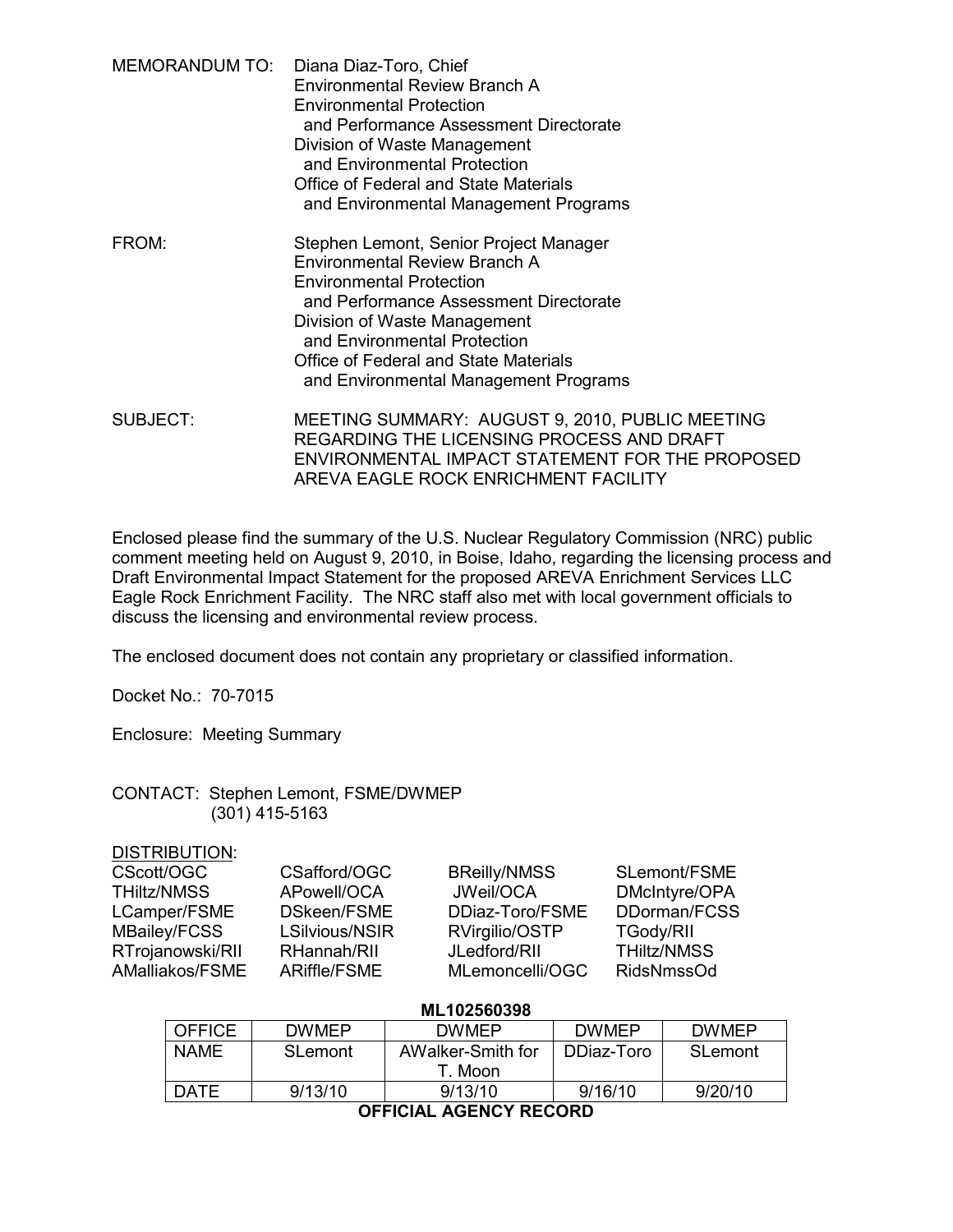# **MEETING SUMMARY: PUBLIC MEETING REGARDING THE LICENSING PROCESS AND DRAFT ENVIRONMENTAL IMPACT STATEMENT FOR THE PROPOSED AREVA EAGLE ROCK ENRICHMENT FACILITY AUGUST 9, 2010**

On August 9, 2010, the U.S. Nuclear Regulatory Commission (NRC) staff conducted a public meeting in Boise, Idaho, regarding the licensing process and Draft Environmental Impact Statement (Draft EIS, NUREG-1945) for the proposed AREVA Enrichment Services LLC Eagle Rock Enrichment Facility (EREF) in Bonneville County, Idaho. In addition, earlier that day, the NRC met with staff of the office of the Mayor of the City of Boise to discuss the licensing process and status, and summarize the contents of the Draft EIS and the preliminary environmental impacts of the proposed EREF project.

The public meeting was held at the Oxford Suites Boise Hotel. The NRC staff's primary purpose for conducting this public meeting was to gather comments on the Draft EIS. The meeting proceedings were transcribed by a court reporter.Attendees included Congressional staff, State and local government officials or their representatives, members of the Snake River Alliance (SRA) and other citizens' groups, and members of the general public. The list of registered attendees is attached.

The NRC staff gave a slide presentation that provided an overview of the NRC's roles and responsibilities and of the licensing and environmental review processes; summarized the contents of, and presented the preliminary findings and conclusions from, the Draft EIS; identified information sources for the project and how they could be accessed; and provided information on how written comments could be provided during the public comment period ending on September 13, 2010. Following the NRC's presentation, there was a brief question and answer session. The SRA then gave a slide presentation of its comments on the proposed EREF project and on the Draft EIS. The NRC's and SRA's slide presentations can be found in the NRC's *Agencywide Documents Access and Management System* (ADAMS) at http://www.nrc.gov/reading-rm/adams.html(ADAMS Accession Numbers ML102240200 and ML102310570, respectively). They can also be found in the NRC's public website for the licensing of the proposed EREF project at http://www.nrc.gov/materials/fuel-cyclefac/arevanc.html#3.

Following the SRA presentation, comments were presented verbally by several elected officials or their representatives and members of citizens groups and of the general public. The elected officials and representatives provided statements and remarks regarding the proposed EREF project and the Draft EIS. In addition, stakeholders provided comments on the contents of the Draft EIS in many of the resource areas addressed in the document (e.g., land use, historical and cultural resources, water resources, ecological resources, transportation, public health, waste management, and socioeconomics). Other comments focused on the NRC staff's preliminary findings, conclusions and recommendations in the Draft EIS. Comments were also presented regarding opposition to, or support of, the proposed EREF project.

The transcript of the public meeting can be found in ADAMS at http://www.nrc.gov/readingrm/adams.html(ADAMS Accession Number ML102310563), and also in the NRC's public website for the licensing of the proposed EREF project at http://www.nrc.gov/materials/fuelcycle-fac/arevanc.html#3.